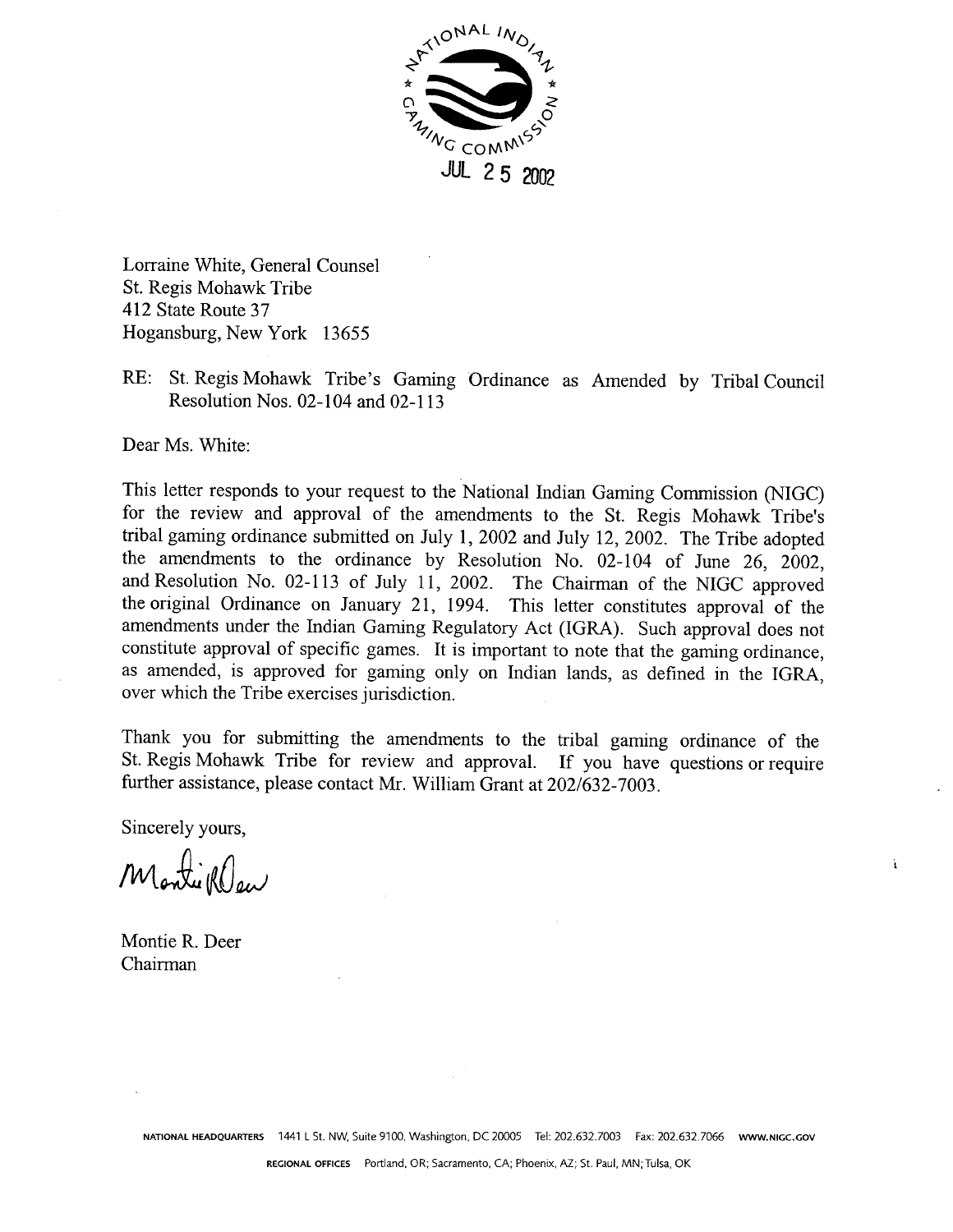

## **Saint Regis Mohawk Tribe**

**412 State Route 37 Akwesasne, New York 13655 Tel. 518-358-2272 Fax 518-358-3203**

### **TRIBAL COUNCIL RESOLUTiON 02- 1/3**

 $WHEREAS$ , The Saint Regis Mohawk Tribal Council is the federally recognized **governing body on behalf of the Saint Regis Mohawk Tribe with authority to issue ordinances and regulations;**

**WHEREAS, The Saint Regis Mohawk Tribe has adopted and ratified <sup>a</sup> gaming ordinance which establishes the Tribal Gaining Commission and other regulatory structures to coordinate Tribal gaming on the reservation pursuant to Tribal Council Resolution 93-102;**

**WHEREAS, The Saint Regis Mohawk Tribal Council wishes to amend ARTICLE Xli - ESTABLISHMENT OF THE SAINT REGIS MOHAWK GAMING COMMISSION, SECTION C., of the Tribal Gaming Ordinance (TCR 93-102), to allow Tribal Gaming Commissioners, upon the expiration of their post and/or removal from such position, and upon the consent of the Tribal Council, the ability to become employed with any tribally owned gaming operation upon the conclusion of their term(s);**

**NOW THEREFORE BE IT RESOLVED, that the Tribal Council hereby adopts and ratifies the amendment to the Tribal Gaming Ordinance attached hereto and hereby authorizes it to be submitted to the National Indian Gaming Commission for final approval.**

**Sincerely,**

**The Saint Regis Mohawk Tribal Council**<br> **Council** 

Alma Ransom, Chief

-Paul O. Thompson,

**t, Sub-Chief**

Date July 11, 2001

**~L ilda E. Smoke, ief**

Jean Bierce, <del>17, Sab-Chief</del>

**JUL** 1 2 2002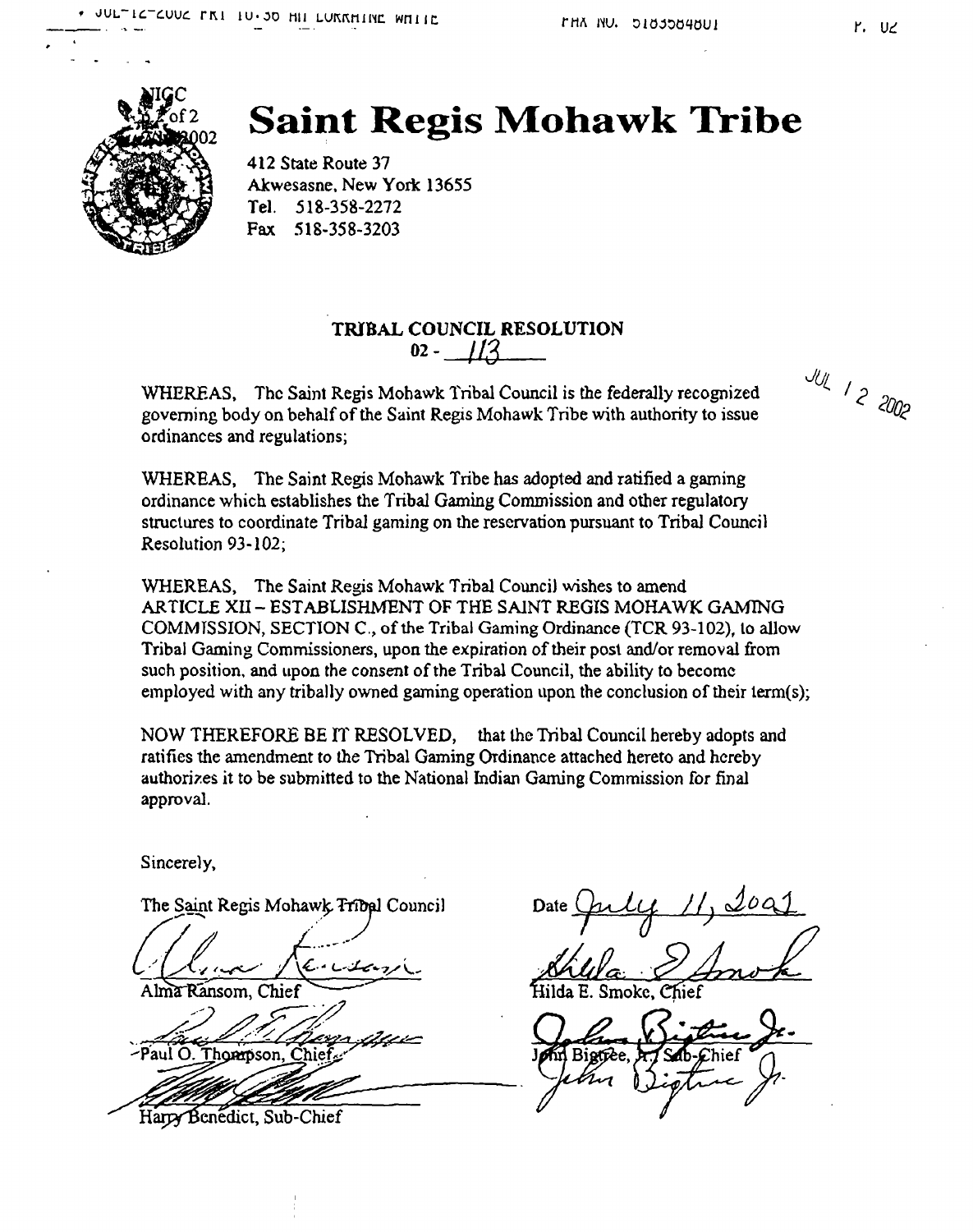**N1GC p.2 of 2 7/10/2002**

**V**

### **TRIBAL COUNCIL RESOLUTION ...**  $\frac{d\mathcal{L}}{2}$  / 2  $02 - 1/3$

### **ARTICLE XII - ESTABLISHMENT OF THE SAINT REGIS MOHAWK GAMING COMMISSION**

**Present:**

**A Tribal Gaming Commissioner may be <sup>a</sup> member or non-member of the Tribe who must be twenty-one (21) years of age or older. However, during the Tribal Gaming Commissioners term of office or for a period of one year following the expiration of such term, no Tribal Gaming Commissioner shall (i) be <sup>a</sup> gaming employee of any Tribal gaming operation, or (ii) have any direct or indirect financial interest in or management responsibility for any Tribal gaming facility or operation. C.**

**To be amended to read as follows:**

**A Tribal Gaining Commissioner may be <sup>a</sup> member or non-member of the Tribe who must be twenty-one (21) years of age or older. However, during the Tribal Gaming Commissioners term of office or for a period of one year following the expiration of such term, no Tribal Gaming Commissioner shall (i) be <sup>a</sup> gaming employee of any Tribal gaming operation, or (ii) have any direct or indirect financial interest in or management responsibility for any Tribal gaming facility or operation. Subsection 0) of this section may be waived bvthe Tribal Council. if upon majority vote**, the Tribal Council so approves. **(Emphasis provided). C.**

**CERTtFICA~flQ\$: This is to certify that the above resolution was duly passed by the Saint R~ ii~kTribal Council pursuant to the authority vested therein.**

**., ,i: .-**  $\sqrt{\text{Patriicial}.\text{Thorn2s}}$ , Tribat Clerk Date

as duly passed<br>
d therein.<br>
<u>// \$005</u>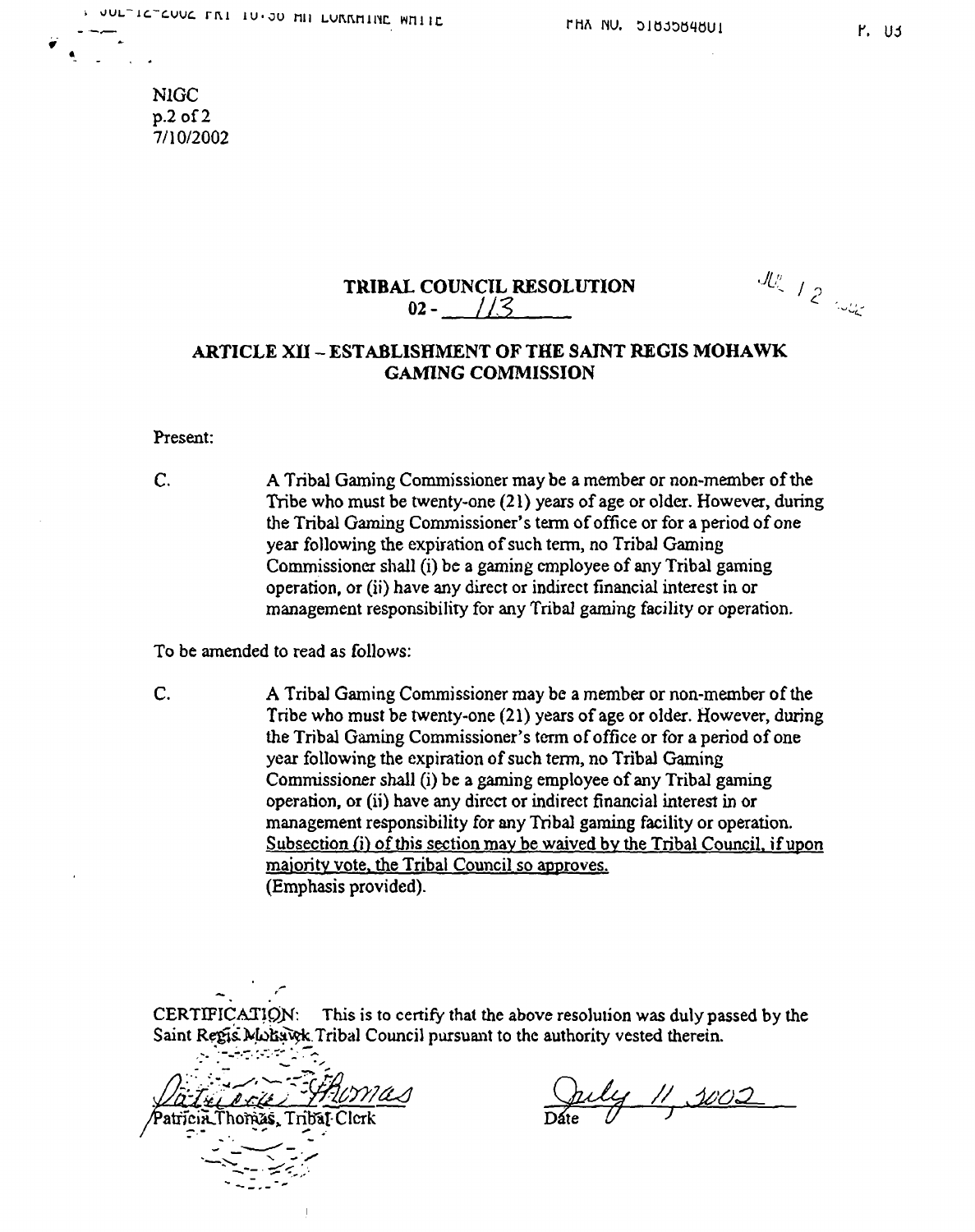

# **Saint Regis Mohawk Tribe**

**412 State Route 37 Akwesasne, New York 13655 Tel. 518-358-2272 Fax 518-358-3203**

### **TRIBAL COUNCIL RESOLUTION**  $02 - 104$

**WHEREAS, The Saint Regis Mohawk Tribal Council is the federally recognized governing body on behalf of the Saint Regis Mohawk Tribe with authority to issue ordinances and regulations;**

**WHEREAS, The Saint Regis Mohawk Tribe has adopted and ratified <sup>a</sup> gaining ordinance which establishes the Tribal Gaming Commission and other regulatory structures to coordinate Tribal gaming on the reservation pursuant to Tribal Council Resolution 93-102;**

**WHEREAS, The Saint Regis Mohawk Tribal Council is vested with the authority to appoint and remove individuals to boards, committees, commissions, eto., and;**

**WHEREAS, The Saint Regis Mohawk Tribal Council wishes to amend ARTICLE XII -ESTABLISHMENT OF THE SAINT REGiS MOHAWK TRIBAL GAMiNG COMMISSION of the Tribal Gaming Ordinance, to require <sup>a</sup> minimum of THREE (3), as opposed to FIVE (5) Thbal Gaming Commissioners, and;**

**NOW THEREFORE BE IT RESOLVED that the Tribal Council hereby adopts and ratifies the amendment to the Tribal Gaming Ordinance attached hereto and hereby authorizes it to be submitted to the National Indian Gaming Commission for final approval.**

**Sincerely,**

**omision, Chief Hilda E.** Smoke, Chief

Paul O. Thompson, Chie

Harry Benedict. Sub-Chief

The Saint Regis Mohawk Tribal Council Date  $\left( \rho - \sqrt{\rho} \right)$ 

Centre